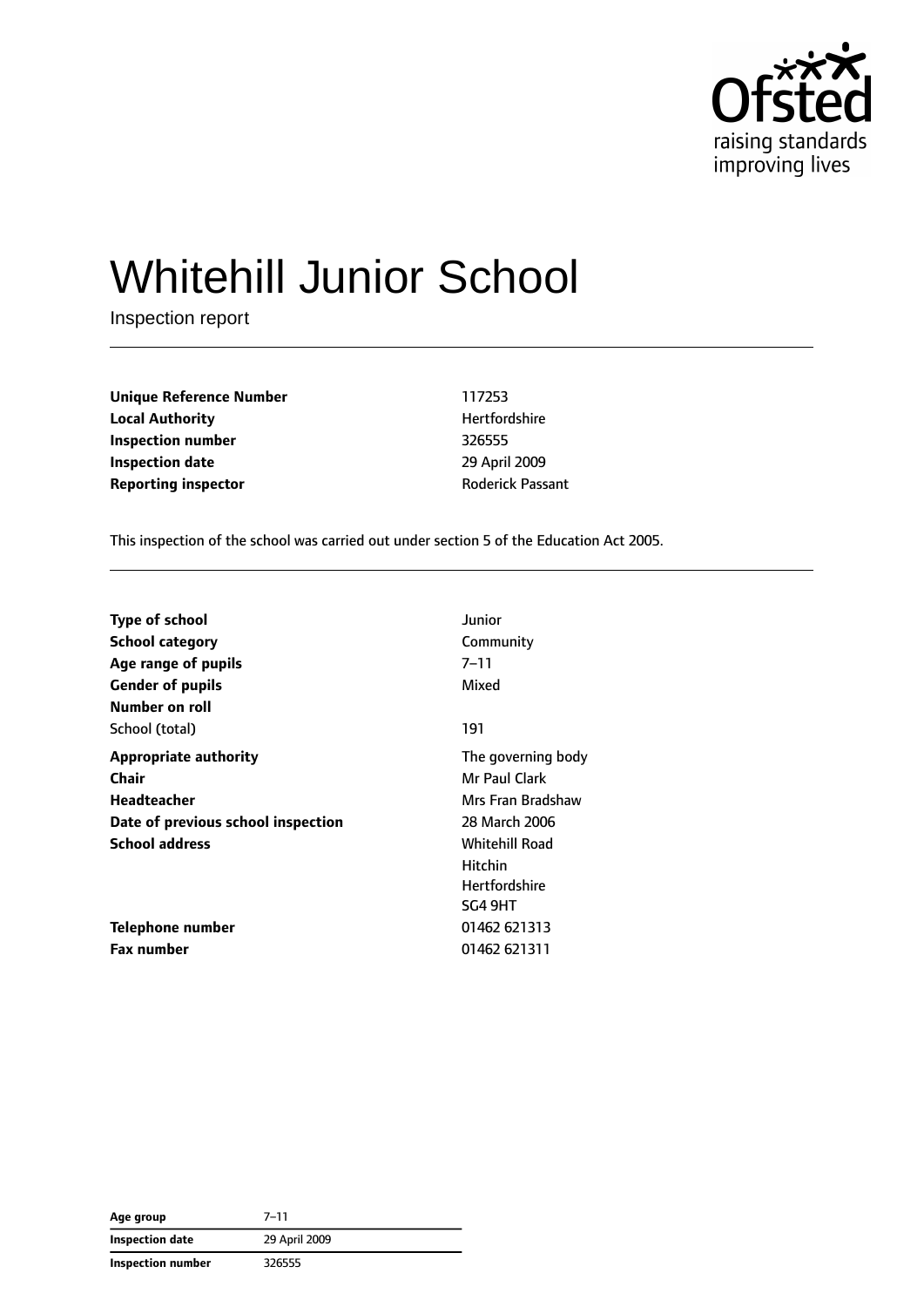.

<sup>©</sup> Crown copyright 2009

Website: www.ofsted.gov.uk

This document may be reproduced in whole or in part for non-commercial educational purposes, provided that the information quoted is reproduced without adaptation and the source and date of publication are stated.

Further copies of this report are obtainable from the school. Under the Education Act 2005, the school must provide a copy of this report free of charge to certain categories of people. A charge not exceeding the full cost of reproduction may be made for any other copies supplied.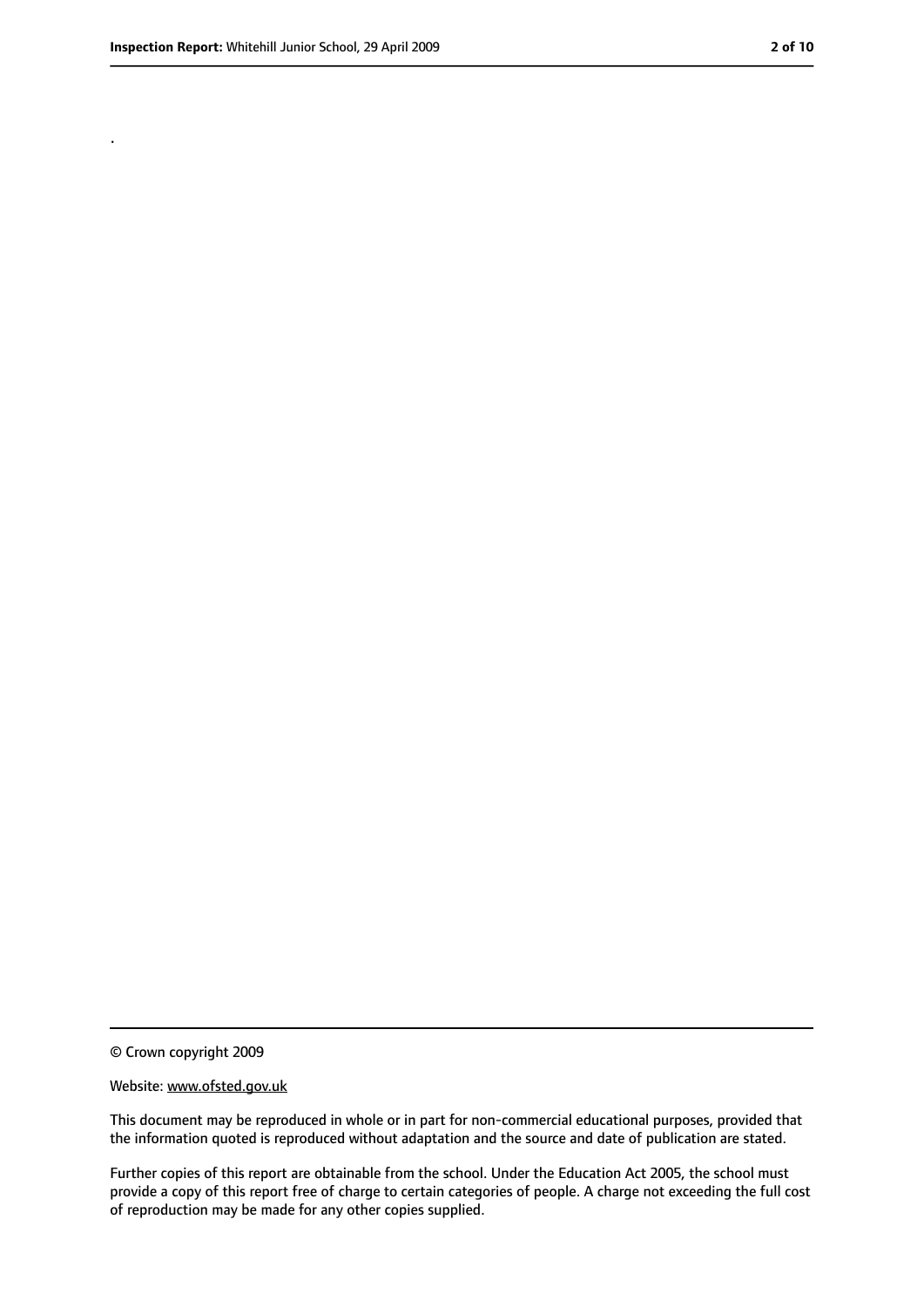## **Introduction**

The inspection was carried out by one Additional Inspector. The inspector evaluated the overall effectiveness of the school and investigated the following issues:

- what lesson observations and school data indicated about pupils' current attainment and progress;
- the school's leadership and management's effectiveness in improving various aspects of its provision;
- the provision for pupils' spiritual, moral, social and cultural development.

Evidence was drawn from the school's self evaluation, lesson observations, school documentation, discussions with members of the senior leadership team, a parent governor, two parents, the 'extended school' organiser, conversation with the headteacher of the feeder infant school, school pupils and the analysis of parents' questionnaires. Other aspects of the school's work were not investigated in detail, but the inspector found no evidence to suggest that the school's own assessments, as given in itsself-evaluation, were not justified, and these have been included where appropriate in this report.

#### **Description of the school**

This junior school is average in size and is situated on the eastern edge of Hitchin. Two thirds of its pupils come from the immediate area. Most pupils attend the local infant school. The proportion of pupils eligible for free school meals is well below average. A quarter of pupils are drawn from a variety of ethnic heritages. A very small number of pupils are at an early stage of learning English as an additional language. The proportion of pupils who have difficulty with their learning is broadly average. There are no pupils with statements detailing their educational needs. The school serves a mixed community of social and private housing, part of which has higher than average social and economic deprivation. The area is one of high mobility. A significant proportion of pupils joins or leaves the school, mainly in Years 5 and 6. The school has gained a number of awards for its curriculum work in fostering the arts, information and communication technology (ICT), physical education and sports, as well as for its work in promoting health awareness and development of positive attitudes to innovation and managing risk. Attainment on entry as reflected in Year 2 assessments is generally above average.

The Playgroup is run on the school site and not managed by the governing body. This was inspected separately.

#### **Key for inspection grades**

| Outstanding  |
|--------------|
| Good         |
| Satisfactory |
| Inadequate   |
|              |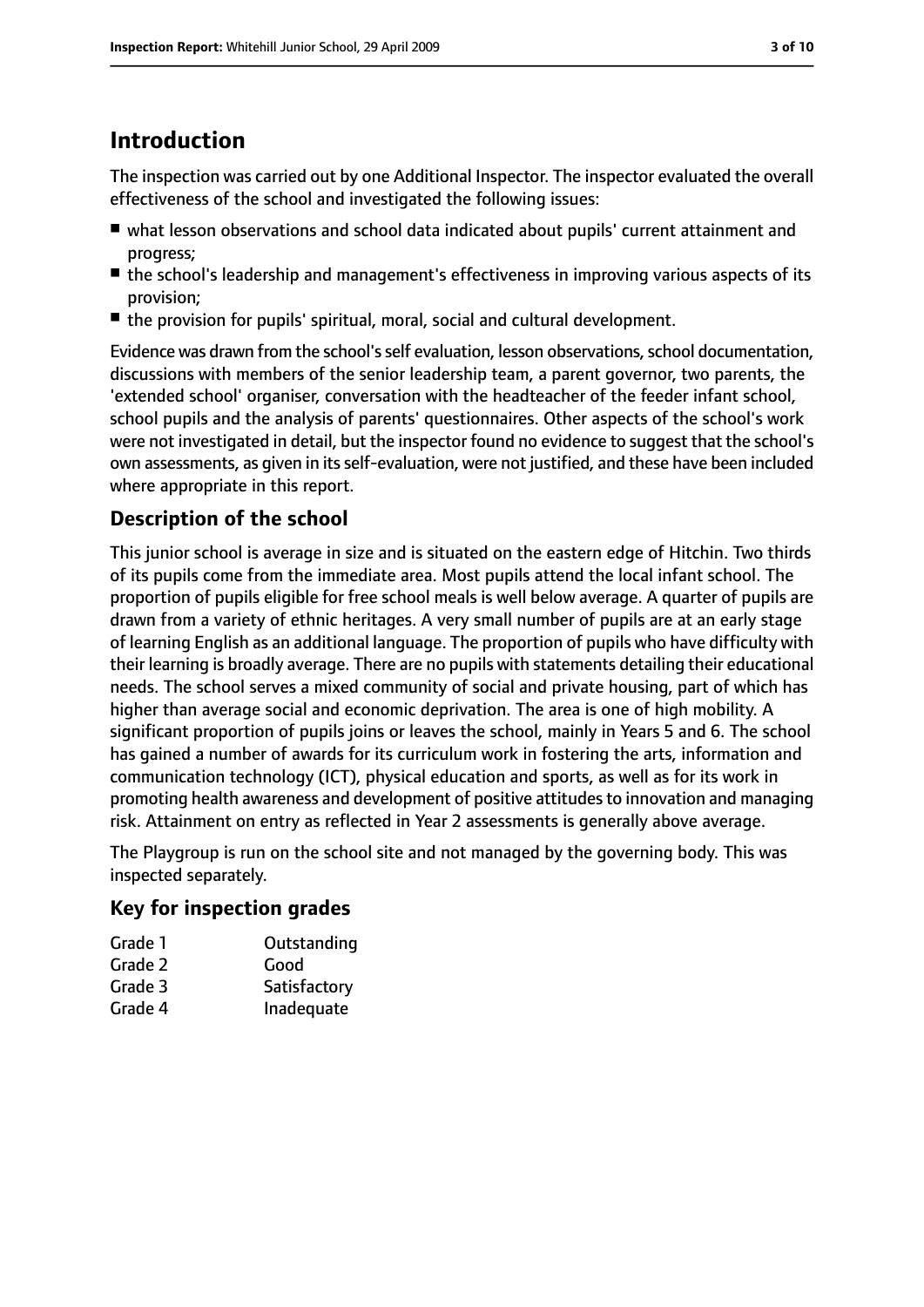#### **Overall effectiveness of the school**

#### **Grade: 1**

A parent wrote. 'I drop my daughter at Whitehill every morning confident in the knowledge that she will be safe, nurtured and receiving the very best in all aspects of her education. Whitehill is an excellent school.' This succinctly sums up the strengths of this outstanding school. The school very effectively provides the conditions in which pupils can flourish so that they develop extremely well and attain standards that are generally significantly above average. The local community rightly holds the school in high regard. Most of the parent inspection questionnaires were supportive and many parents took the trouble to write brief positive comments about the school.

The school has continued to make significant improvements over a range of aspects of its work since the last inspection when it was judged 'good with outstanding features'. This demonstrates both the excellence of the school's and governors' leadership and management - which are ambitious for the school and its pupils and therefore constantly seeking improvement - and its ability to refine and develop the school. The headteacher continues to lead the school extremely well. She is passionate about learning and ensuring that the school provides the best possible conditions in which pupils can thrive within a highly inclusive and cohesive community. She has established a very strong team of staff who share core values and are therefore consistent in their approach. There is a strong sense of professionalism, openness to new ideas and preparedness to share skills. Excellent management systems underpin the school's ability to analyse rigorously where further development is required, and articulate that in a clear development plan to which all staff contribute through their various leadership roles. This plan would be even better if the success criteria of the various initiatives were even more sharply defined so that staff are absolutely clear about the impact of the initiative on pupils' learning and can determine when desired goals have been attained. Although the school is extremely busy, staff are reflective and think carefully about how to approach their work.

The school manages well the significant proportion of pupils who join the school late in their primary career. This is because it is particularly warm and friendly community and staff work sensitively to ensure that newcomers are quickly absorbed into it and the ethos of high achievement that it promotes. The school provides very wide ranging opportunities for pupils to achieve success outside and inside the classroom through the vibrant nature of its curriculum. The school takes every advantage to take part in specific events, such as the local dance festival or tag rugby tournament. Participation is not limited to the talented but opened up to those pupils willing to commit themselves.

Because pupils have many opportunities to gain success, they gain confidence. This is evident within classrooms. For example, a pupil carefully explained the relative merits of primary and secondary historical source material whilst in another lesson, pupils enthusiastically expressed their ideas about a suitcase of artefacts and the insights they suggested to the poem The Highwayman. Pupils develop a mature appreciation of other pupils' talents and skills because they are secure in their own. One pupil described being good at something as a 'privilege'. Pupils can talk openly about the National Curriculum level that they have attained and their target grades, confident that their peers will not sneer at them. Academic success and achievement are fostered in this school through the richness of the learning experiences. A parent wrote, 'Whitehill shows a broader, more global perspective to education, thus making it a very special school.'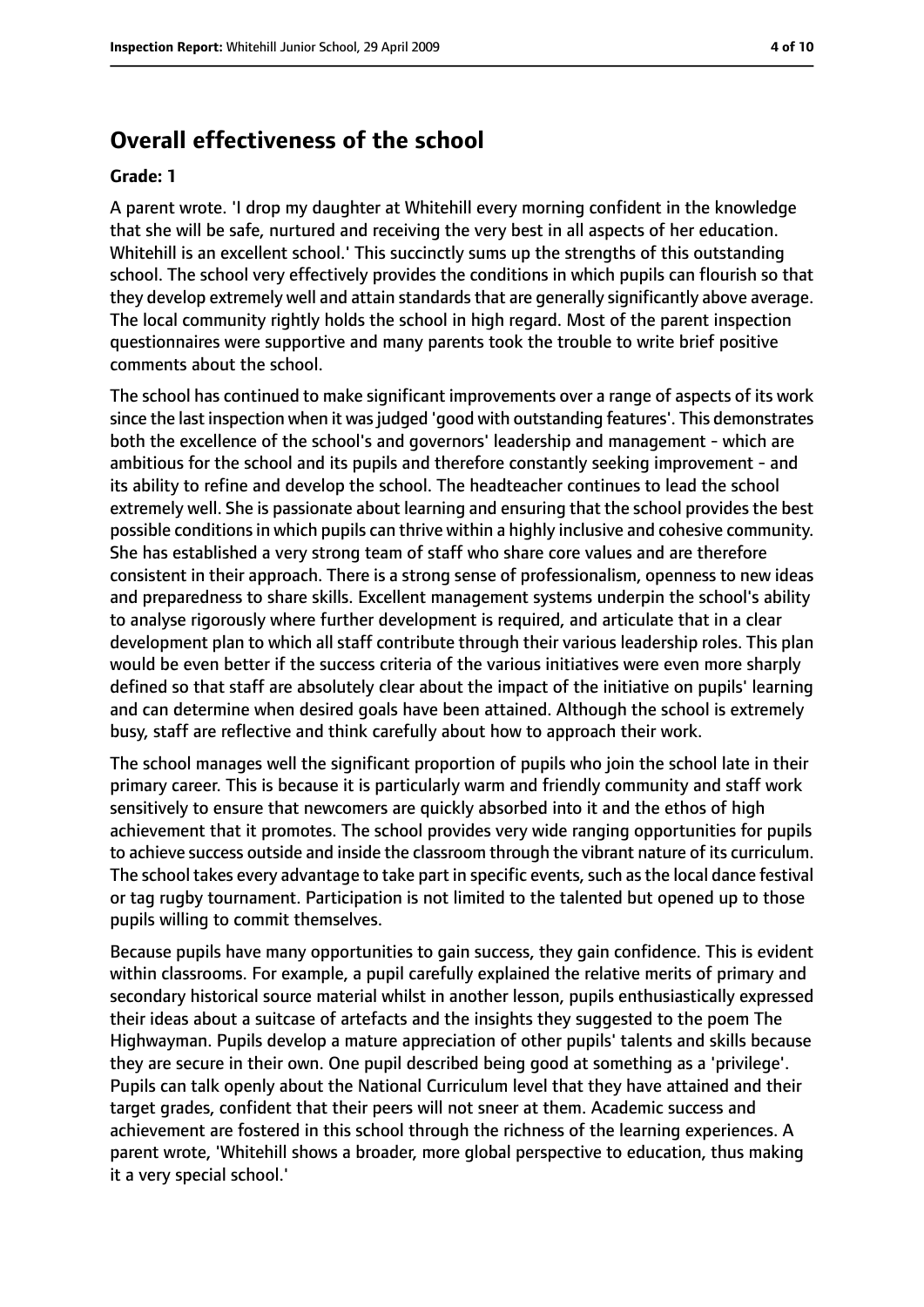Pupils are extremely proud of their school. They describe learning as fun and say that lessons are interesting, a judgement confirmed by the inspection. Teaching is good and often outstanding; teachers are skilled practitioners and consistent high quality learning is the result. There is strong mutual respect. Staff listen carefully to pupils in class and find many ways, such as assemblies, to value and recognise pupils' contributions. The very positive ethos occurs because staff are skilled at building on pupils' motivation and helping pupils to see themselves as active partners in the learning process. As a parent pointed out 'children are encouraged to challenge ideas, take risks [in their work] and become confident and independent learners.'

Topics catch pupils' interest, are underpinned by careful planning and creative flair and link subjects together in a meaningful way. Lessons are often active with extensive opportunities for pupils to express their ideas. There is good teamwork between the adults in classrooms. Marking is supportive but indicates how to improve. Since the last inspection, there has been a sustained and successful focus on ensuring that teachers challenge higher attaining pupils. In addition, all teachers are participating in a peer-coaching programme to enhance their skills. Care guidance and support are excellent. A parent spoke of her immense relief at the way her son, who has particular needs, had settled into the school and flourished after a poor experience in several schools in another part of the country. There are strong links with the feeder infant school, and a genuine sense that Whitehill is building on the foundation laid there, and that both schools are working together to ensure smooth transfer and progression through pupils' primary experiences. Links with the secondary schools provide pupils with further extension opportunities. Links with specialist agencies are also very strong.

The result of this high quality of provision is that the school helps pupils develop personally extremely well. Year 6 pupils are mature, confident and articulate. Above all, they enjoy school and learning and this is reflected in their high attendance. Behaviour is excellent because staff are consistent in their expectations and manage behaviour in a positive fashion. The result is that most pupils behave extremely well for most of the time and their demeanour in classrooms creates the very positive ethos. Pupils feel extremely safe. They report little if any bullying but were confident that they, the pupil 'guardian angels', or a member of staff would sort out any problems. All pupils spoken to were confident about approaching an adult if they had difficulties. Pupils have an extremely good understanding of what makes a healthy lifestyle and how to manage risks, including internet safety. They take their responsibilities very seriously and make an excellent contribution to the community. A pupil talked about the privilege of being able to represent the school in various activities and this genuine shared pride in the school is an additional bonding agent that helps forge the strong Whitehill community.

Pupils' spiritual, moral, social and cultural development is excellent. Pupils have a mature respect for others developed through the international dimension to the curriculum and the work on other faiths. Along with their work in the arts, this ensures that their cultural development is excellent. Their social development is excellent because the school provides wide ranging opportunities for them to work together in groups and teams, to act as 'ambassadors' and through the residential experiences. Pupil reported that they draw their friends from across the year groups. The school fosters their self-esteem particularly well and there are excellent opportunities within the curriculum to reflect on and empathise with the lives of other people. Pupils develop a strong sense of right and wrong.

Current Year 6 pupils are on track to meet their challenging targets. Standards in the core subjects are generally above average and show improvement since the last inspection. Pupils display a high degree of competence in ICT and other subjects. Because of the long-standing issues of mobility, the school has established a rigorous system to establish a baseline and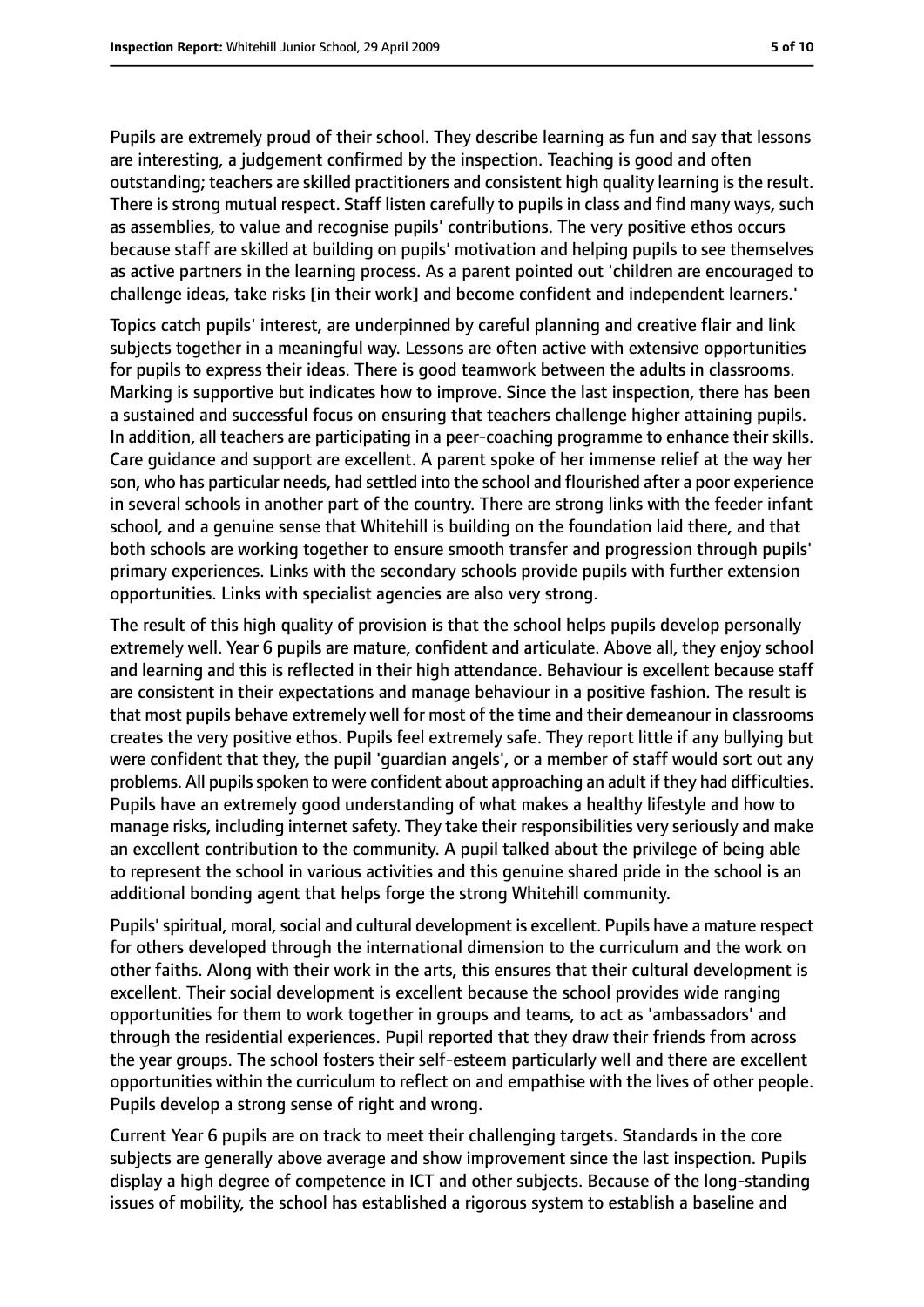monitor pupils' progress using a variety of assessment tools including using age appropriate assessment tests. Regular staff team meetings identify early those pupils who for one reason or another may be having difficulties; staff are therefore able to put in place a variety of support strategies. The result is that pupils make at least good progress against their Year 2 assessments and many pupils make excellent progress, particularly those who have been in school for the full four years. Pupils who have learning difficulties make excellent progress, aided by the fact that the special educational needs co-ordinator is a joint appointment with the infant school and works across both sites. Although the numbers learning English as an additional language are low, because of the quality of support that they receive, they usually develop initial fluency quickly. Given pupils' above average core skills, competence in ICT, their confident articulate manner, extremely positive attitudes to learning, and opportunities to take responsibility and show initiative, the school provides an excellent foundation for their future economic well-being and the next steps in their education.

#### **What the school should do to improve further**

■ Define with greater precision, and where appropriate quantify, the success criteria relating to initiatives in the school improvement plan so that the school is very clear about what impact the initiatives will have and when this point is reached.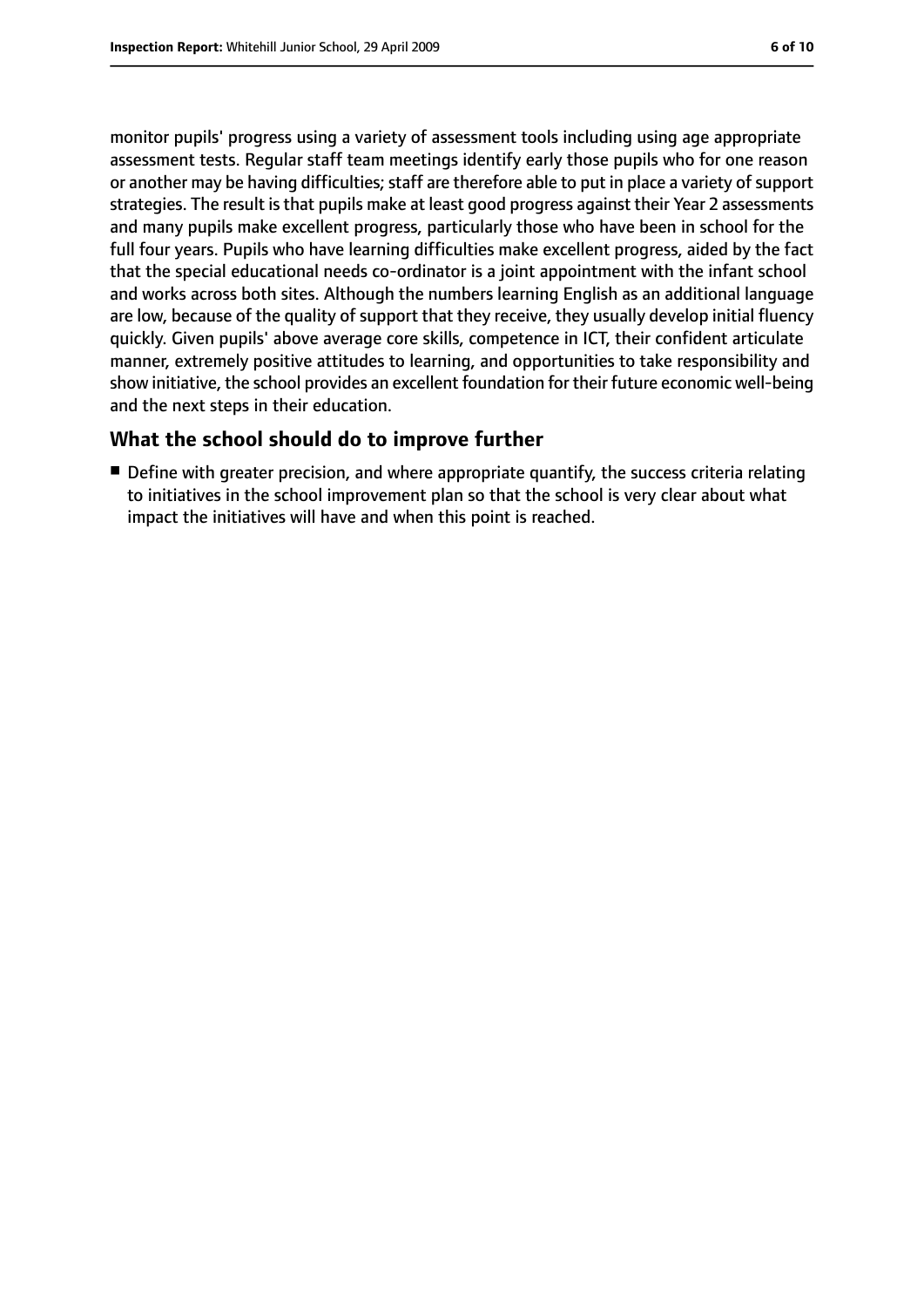**Any complaints about the inspection or the report should be made following the procedures set out in the guidance 'Complaints about school inspection', which is available from Ofsted's website: www.ofsted.gov.uk.**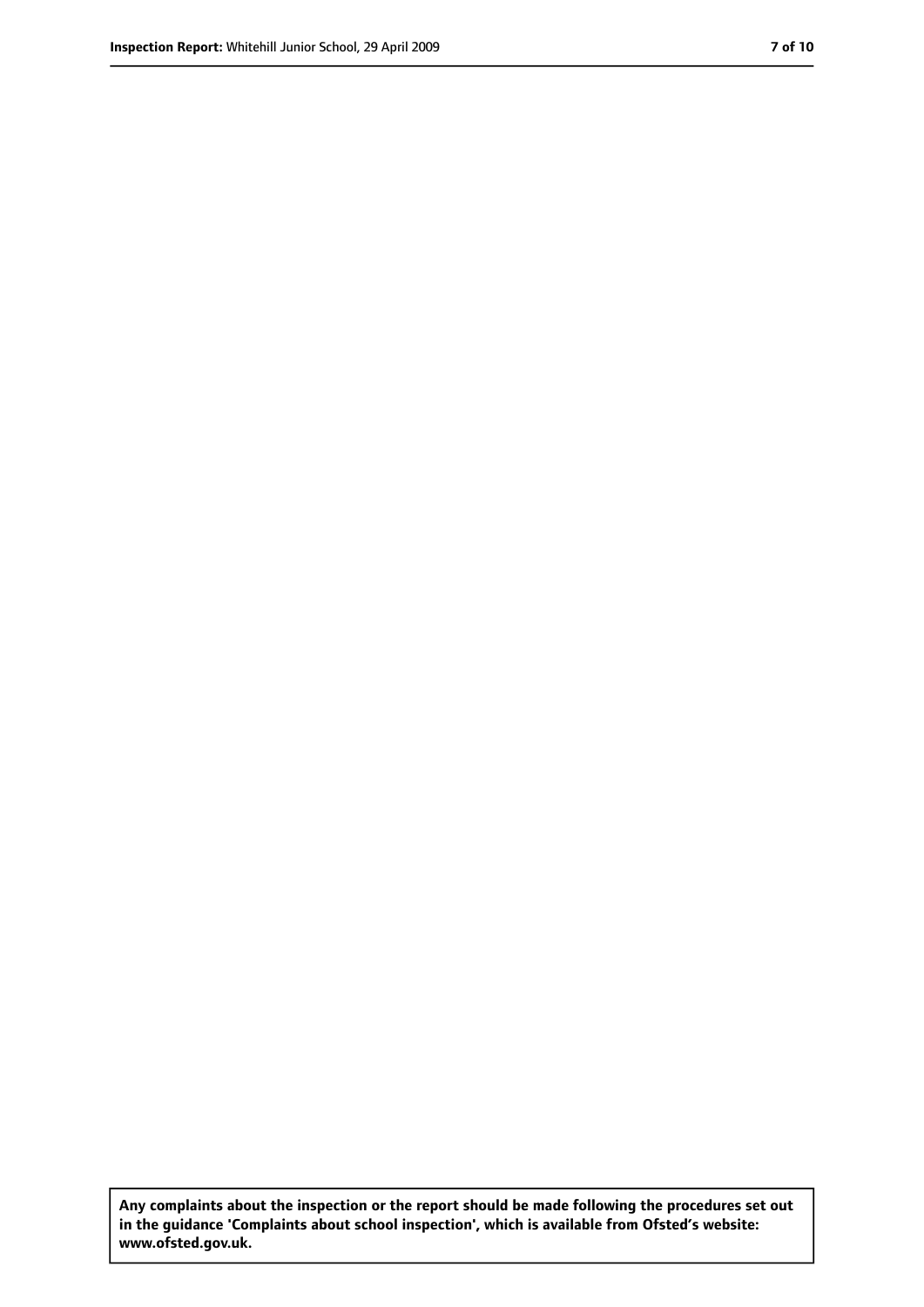# **Inspection judgements**

| $^{\backprime}$ Key to judgements: grade 1 is outstanding, grade 2 good, grade 3 satisfactory, and | <b>School</b> |
|----------------------------------------------------------------------------------------------------|---------------|
| arade 4 inadeguate                                                                                 | Overall       |

#### **Overall effectiveness**

| How effective, efficient and inclusive is the provision of<br>education, integrated care and any extended services in meeting the<br>needs of learners? |     |
|---------------------------------------------------------------------------------------------------------------------------------------------------------|-----|
| Effective steps have been taken to promote improvement since the last<br>inspection                                                                     | Yes |
| How well does the school work in partnership with others to promote learners'<br>well being?                                                            |     |
| The capacity to make any necessary improvements                                                                                                         |     |

#### **Achievement and standards**

| How well do learners achieve?                                                  |  |
|--------------------------------------------------------------------------------|--|
| The standards <sup>1</sup> reached by learners                                 |  |
| How well learners make progress, taking account of any significant variations  |  |
| between groups of learners                                                     |  |
| How well learners with learning difficulties and/or disabilities make progress |  |

#### **Annex A**

<sup>&</sup>lt;sup>1</sup>Grade 1 - Exceptionally and consistently high; Grade 2 - Generally above average with none significantly below average; Grade 3 - Broadly average to below average; Grade 4 - Exceptionally low.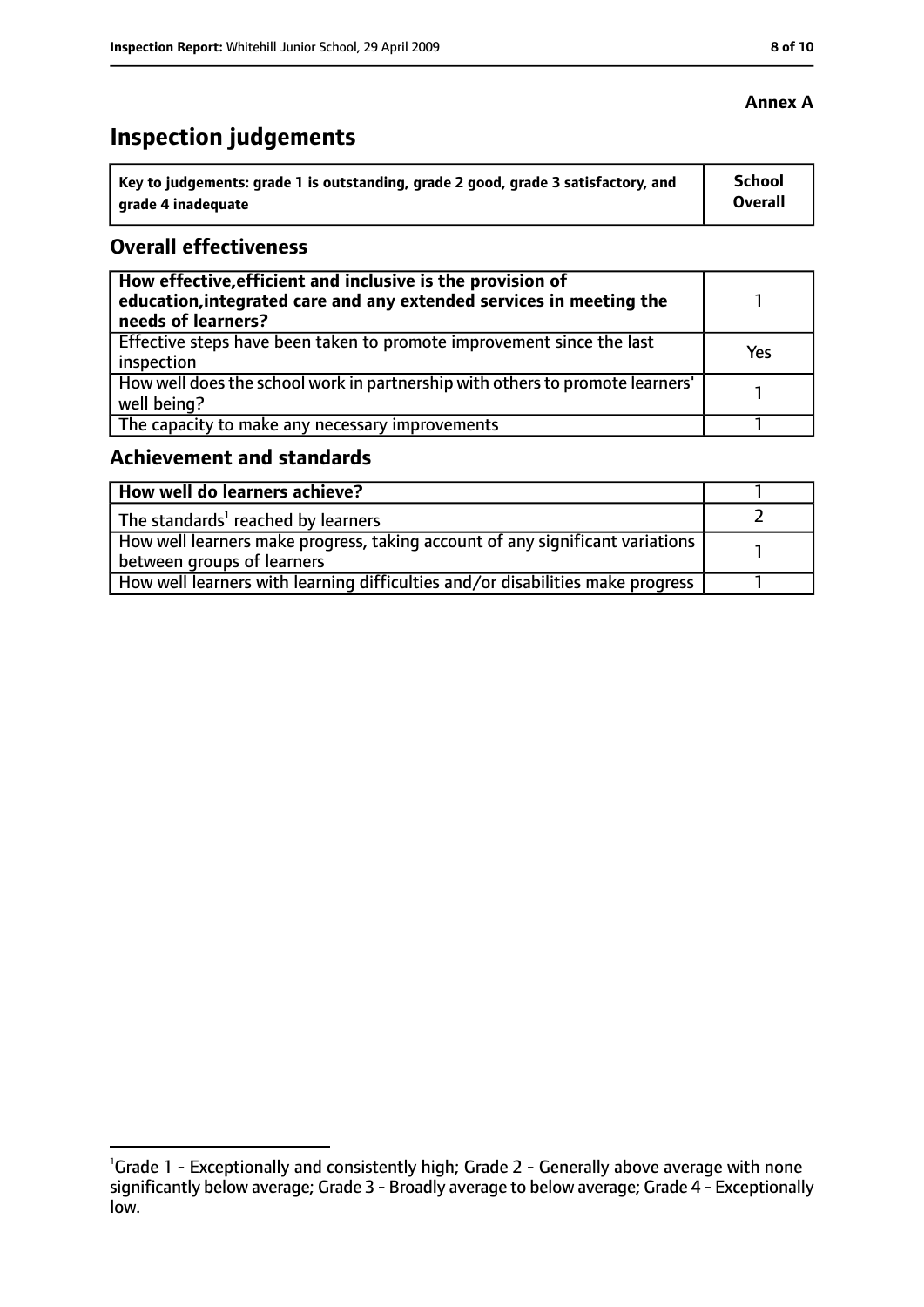### **Personal development and well-being**

| How good are the overall personal development and well-being of the<br>learners?                                 |  |
|------------------------------------------------------------------------------------------------------------------|--|
| The extent of learners' spiritual, moral, social and cultural development                                        |  |
| The extent to which learners adopt healthy lifestyles                                                            |  |
| The extent to which learners adopt safe practices                                                                |  |
| The extent to which learners enjoy their education                                                               |  |
| The attendance of learners                                                                                       |  |
| The behaviour of learners                                                                                        |  |
| The extent to which learners make a positive contribution to the community                                       |  |
| How well learners develop workplace and other skills that will contribute to<br>their future economic well-being |  |

# **The quality of provision**

| How effective are teaching and learning in meeting the full range of<br>learners' needs?              |  |
|-------------------------------------------------------------------------------------------------------|--|
| How well do the curriculum and other activities meet the range of needs and<br>interests of learners? |  |
| How well are learners cared for, quided and supported?                                                |  |

### **Leadership and management**

| How effective are leadership and management in raising achievement<br>and supporting all learners?                                              |            |
|-------------------------------------------------------------------------------------------------------------------------------------------------|------------|
| How effectively leaders and managers at all levels set clear direction leading<br>to improvement and promote high quality of care and education |            |
| How effectively leaders and managers use challenging targets to raise standards                                                                 |            |
| The effectiveness of the school's self-evaluation                                                                                               |            |
| How well equality of opportunity is promoted and discrimination eliminated                                                                      |            |
| How well does the school contribute to community cohesion?                                                                                      |            |
| How effectively and efficiently resources, including staff, are deployed to<br>achieve value for money                                          |            |
| The extent to which governors and other supervisory boards discharge their<br>responsibilities                                                  |            |
| Do procedures for safequarding learners meet current government<br>requirements?                                                                | <b>Yes</b> |
| Does this school require special measures?                                                                                                      | <b>No</b>  |
| Does this school require a notice to improve?                                                                                                   | No         |